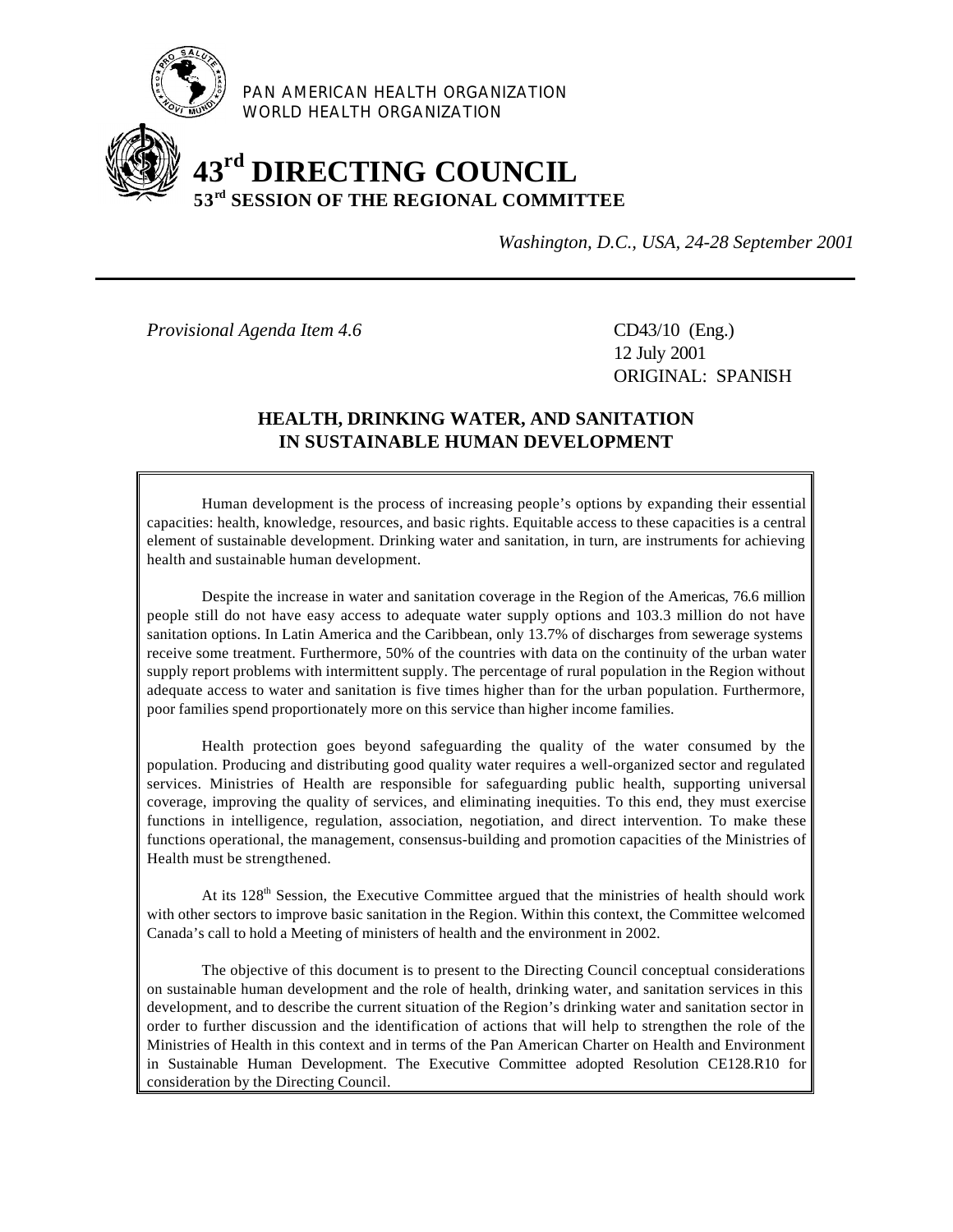# **CONTENTS**

# *Page*

| 1.                          |     |                                                        |  |  |  |  |
|-----------------------------|-----|--------------------------------------------------------|--|--|--|--|
| 2.                          |     |                                                        |  |  |  |  |
|                             | 2.1 |                                                        |  |  |  |  |
|                             | 2.2 |                                                        |  |  |  |  |
| 3.                          |     |                                                        |  |  |  |  |
|                             | 3.1 |                                                        |  |  |  |  |
|                             | 3.2 |                                                        |  |  |  |  |
|                             | 3.3 | Challenges and Prospects in the Current Drinking Water |  |  |  |  |
|                             |     |                                                        |  |  |  |  |
| $\mathbf{4}$ .              |     |                                                        |  |  |  |  |
|                             | 4.1 |                                                        |  |  |  |  |
| 5.                          |     |                                                        |  |  |  |  |
| 6.                          |     |                                                        |  |  |  |  |
| 7.                          |     |                                                        |  |  |  |  |
| Annex: Resolution CE128.R10 |     |                                                        |  |  |  |  |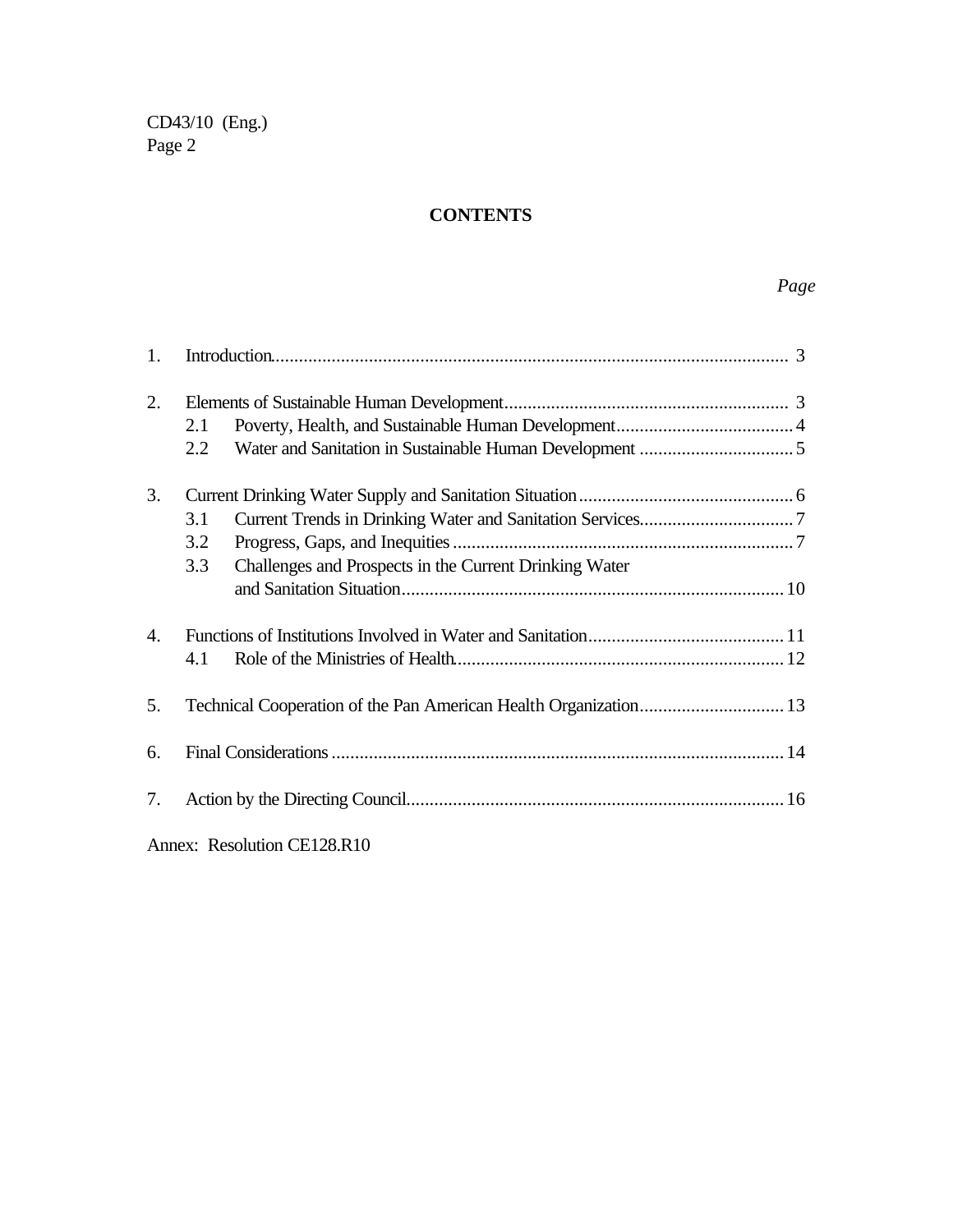#### **1. Introduction**

Despite the increased coverage of drinking water supply and sanitation services in the Region, important limitations persist in the coverage, quality, and equity of service delivery. These limitations primarily affect the inhabitants of rural areas, small urban centers, or poorer urban families and reduce their capacity and chances for a long and healthy life.

With support from PAHO and within the framework of the global WHO/UNICEF initiative, the countries periodically evaluate the drinking water and sanitation situation in the Region. *Evaluation 2000*, based on 1998 data, made it possible to analyze the situation in the sector, indicating limitations and inequities in the delivery of these services. The search for sustainable human development and for healthy environments within the countries involves intersectoral challenges and opportunities for the participation of society to overcome this situation. National health authorities are key actors in this process and, to obtain strategies suitable for managing health actions compatible with environmental and economic development policies, most countries require measures aimed at strengthening their managerial capacity in this field at both the national and local levels.

The purpose of this document is to present conceptual considerations on: 1) sustainable human development and the role of health, drinking water, and sanitation services in this development, and 2) to describe the situation of the sector in the Region, with emphasis on Latin America and the Caribbean, to promote discussion and the identification of actions to strengthen the role of the Ministries of Health in this context and in terms of the Pan American Charter on Health and Environment in Sustainable Human Development.

#### **2. Elements of Sustainable Human Development**

Human development is the process whereby people are given greater options. This is achieved by expanding essential capacities and operations. At all levels of development, the three essential capacities for human development are that people have a long and healthy life, the knowledge they need, and access to the resources required for an acceptable standard of living.

The achievement of human development is consistent with the achievement of human rights. The 1948 Universal Declaration of Human Rights states that "Everyone has the right to a standard of living adequate for the health and well-being of himself and of his family, including food, clothing, housing, medical care and necessary social services.…" Subsequent international documents on human rights reaffirm people-centered development as a universal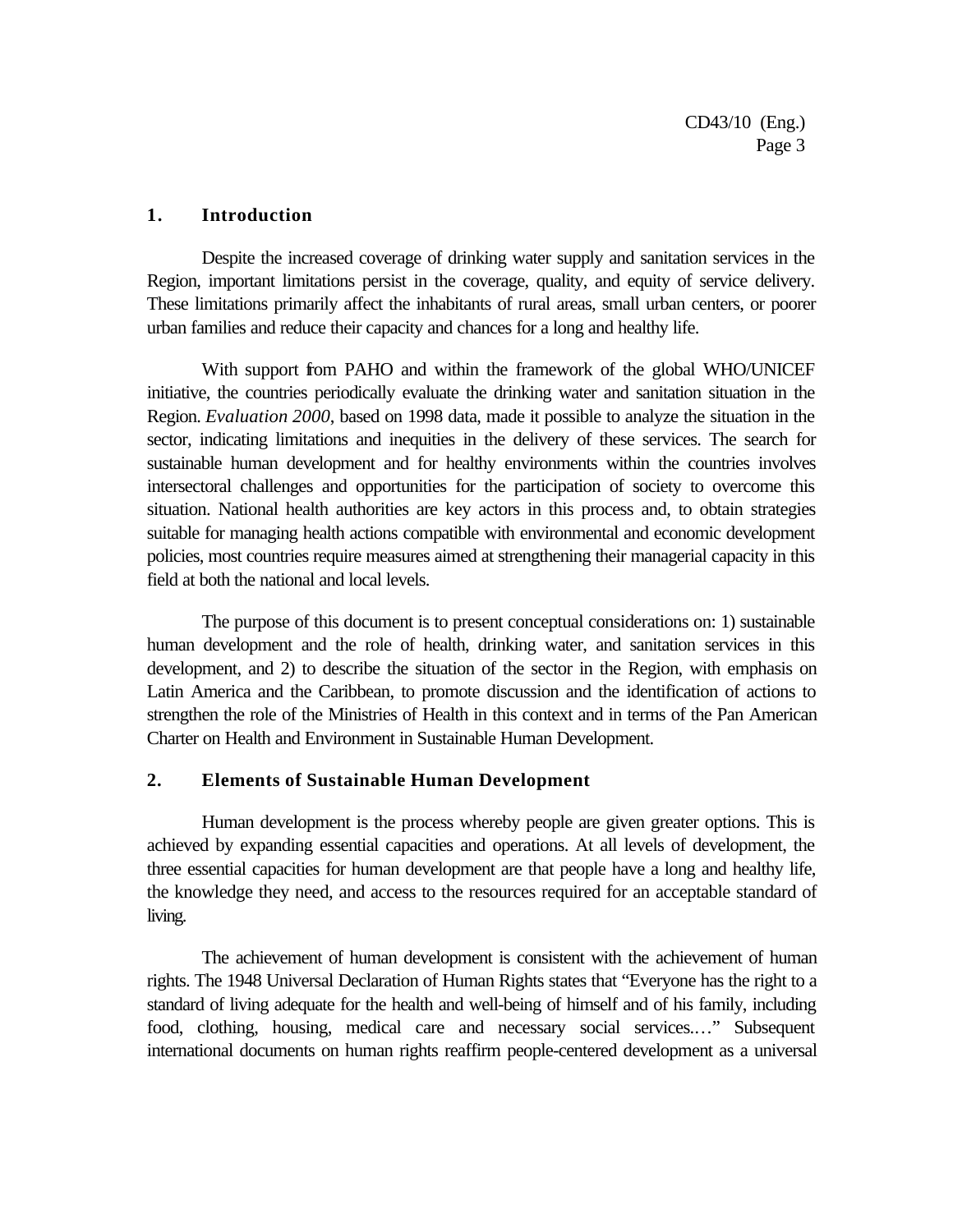right and add the dimensions of the right to security, participation, and freedom of association, as well as protection against discrimination and against being excluded from development.

Concerns about equity are primary from a human development perspective, particularly equity in capacities and basic opportunities for all, i.e., equity in access to education, health, and political rights. The essence and the test of strategies for sustainable human development should be attaining a sustainable way of life for all. These strategies are necessary for people-centered development, with concerns for human empowerment, participation, gender equality, equitable growth, poverty reduction and long-term sustainability.

Sustainability is an important dimension of human development. However, it must apply to both present and future generations, without sacrificing one to the other. This means both intragenerational and intergenerational equity. When we speak about "sustainable human development," we should avoid the erroneous idea that this includes only environmental aspects. There is no conflict between sustainable human development and sustainable development. Development models that perpetuate current inequities are not sustainable nor do they deserve to be.

Sustainable development means a new concept of economic growth that offers justice and opportunities for all the world's peoples, not just to a privileged few, without continuing to destroy the world's finite natural resources and without endangering the planet's capacity to support life. Sustainable development is a process in which economic, fiscal, commercial, energy, agricultural, and industrial policies are conceived so as to achieve development that is economically, socially, and environmentally sustainable.

Sustainable human development requires a new world ethic. The universal recognition of appeals to support life and concerns over our common survival should lead to the formulation of policies for a more equitable world order. The concept of sustainability is at great peril when the income disparity between the richest 20% and the poorest 20% of the world's population has doubled over the past three decades, and when one-quarter of humanity cannot meet its basic human needs.

#### **2.1** *Poverty, Health, and Sustainable Human Development*

Poverty is basically deprivation or reduced capacity. There are forms of deprivation that are intrinsically important, such as poor health, malnutrition, or illiteracy, while others, such as low income, play a decisive role. The health status of a person or a population is both a component of and a decisive factor in human development. Poor health is itself a cause of poverty, in the sense that the least fortunate members of society are systematically deprived of an intrinsically necessary component of optimal capacity when they suffer higher levels of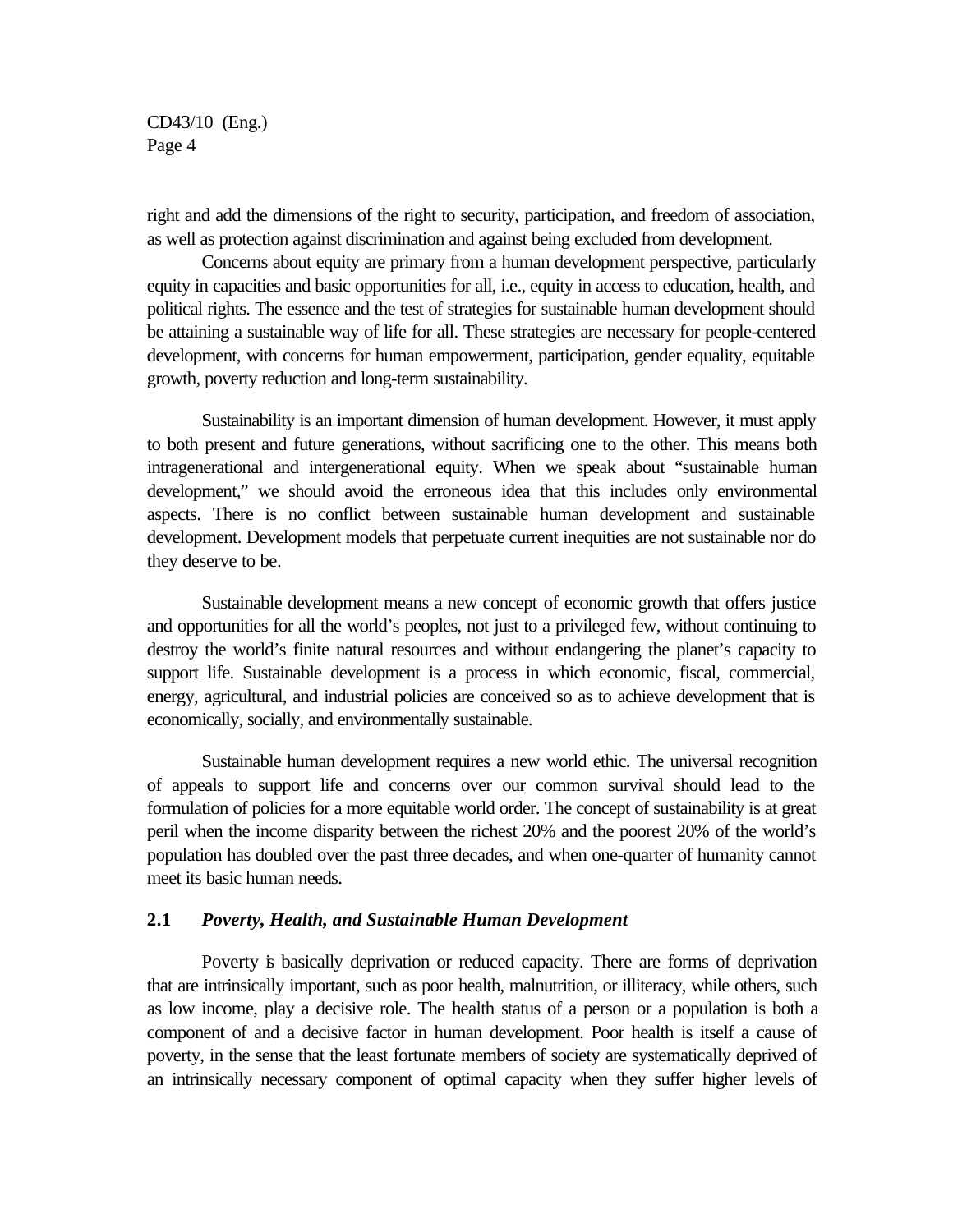mortality and morbidity. Developing countries that have made investments to provide their citizens with universal access to basic health services, food security, and nutrition as well as drinking water and sanitation services and adequate educational opportunities may have populations with relatively a low income but a higher level of capacity and health status in comparison with wealthier countries that have a much more uneven distribution of opportunities and capacities.

Among the essential public health functions in management that the health sector must exercise are monitoring, measuring, and championing the safety of the physical and social environment and ensuring that all development activity is properly evaluated in terms of its environmental and social impact on the health of the population, particularly that of its most vulnerable and unprotected members.

Although at slower rate, total population and the urban segment of total population continue to grow in Latin America and the Caribbean. During the second half of the 20th century, the population of the Americas doubled from 400 to 800 million inhabitants, with a predominance of urban (73%) versus rural (27%) population. Forty-five percent of the urban population is concentrated in metropolitan areas. Rural and urban populations include inhabitants with different degrees of marginality who do not benefit equitably from economic growth in the Region.

The effort to achieve better health in sustainable human development must include policies leading to sustained economic growth with a more equitable distribution of income, linked with interventions that improve the essential capacities of the poor (health services, healthy environments, particularly access to adequate water and sanitation services, nutrition, and educational opportunities).

#### **2.2** *Water and Sanitation in Sustainable Human Development*

The importance of ensuring environmental health has been emphasized repeatedly in initiatives on sustainable human development. This is true, for example, of the 1990 World Summit for Children; the United Nations Conference on Environment and Development and Agenda 21 in 1992; the Pan American Conference on Health and Environment in Sustainable Human Development; the Pan American Charter, and the Plan of Action in 1995; the Summits of Presidents, especially the one in Santa Cruz de la Sierra; and the Montreal Meeting of Environment Ministers in March 2001. In this context, the instrumental role of drinking water and sanitation is emphasized as part of the search for sustainable human development and its essential capacities: health, knowledge, resources, and basic rights.

2.2.1 *Water, Sanitation, and Health.* Drinking water and sanitation are instruments for health and hence, for sustainable human development. Application of the concept of multiple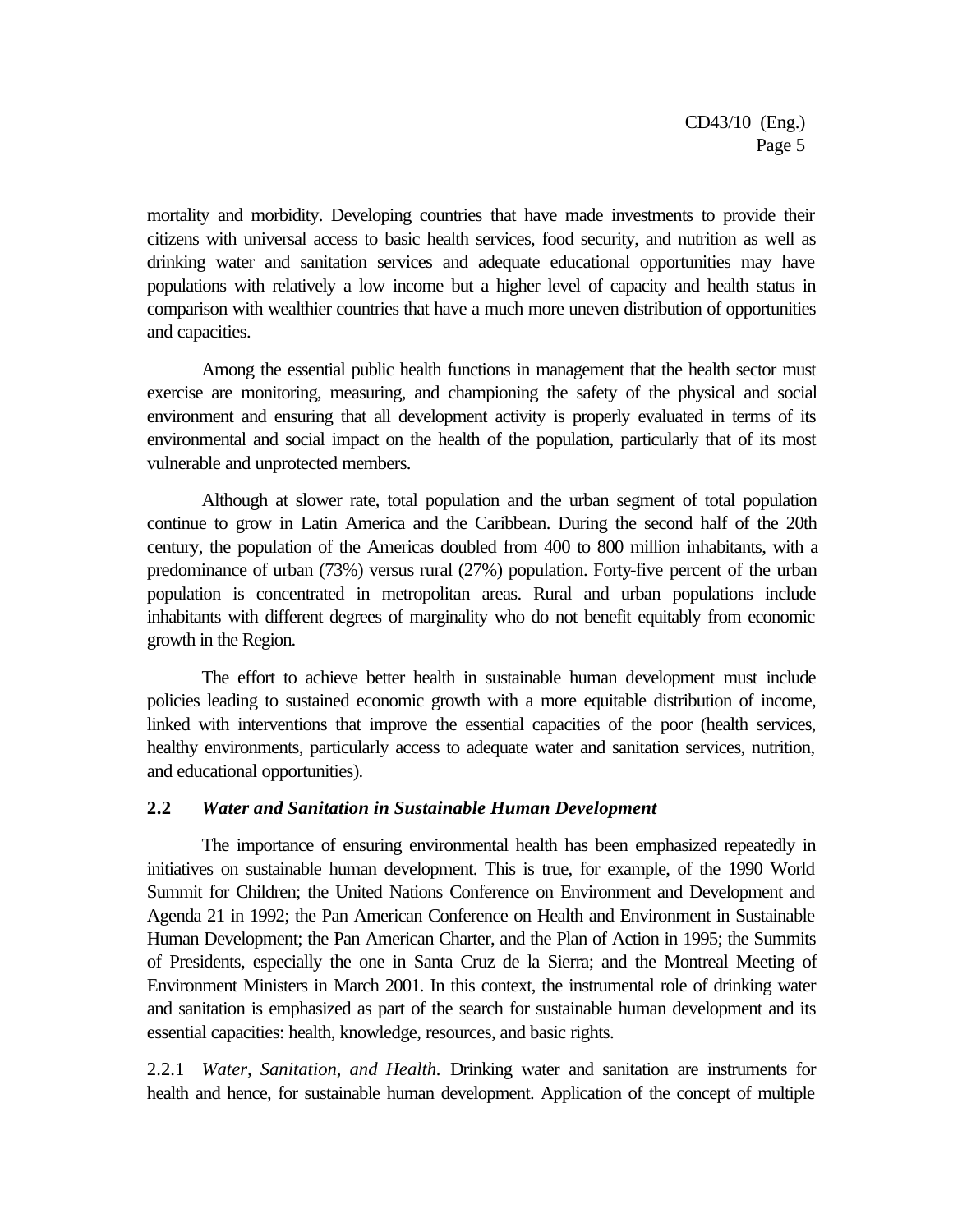barriers is important in reducing health risks associated with a water supply contaminated by microbiological or chemical agents. These barriers include proper management of watersheds and land to protect surface water and groundwater sources; selection and protection of the best water sources; wastewater treatment, use, or disposal adhering to sanitary and environmental criteria; adequate water treatment and distribution systems; and rational and hygienic practices in water consumption and use.

Constraints to applying the concept of multiple barriers or in the administration, operation, or maintenance of the water and sanitation infrastructure expose the population to risks, disease, and death, with considerable socioeconomic and political losses. This is dramatically illustrated by the cholera epidemic, with more than 1.2 million cases and 12,535 deaths to date, and by the prevalence of gastrointestinal diseases in the Region. It is also reflected in North America by the outbreaks of *Cryptosporidium* in 1993 in Milwaukee in the United States (370,000 cases, with 47 deaths). and *E. coli* in 2000 in Walkertown, Canada (more than 1,000 cases, with 6 deaths). In addition to these microbiological cases, we could cite chemical cases associated with organic compounds, fluorides, arsenic, lead, nitrates, etc.

2.2.2 *Water, Sanitation, and Knowledge.* Knowledge that becomes healthy behavior (e.g., hygiene and the protection and rational use of water) is essential to the management of drinking water and sanitation. Adequate access to water and sanitation services, in turn, helps to improve the quality of life and the availability of time for schooling in the community.

2.2.3 *Water, Sanitation, and Economic Activities.* The management of water resources and drinking water supply and sanitation are key factors for the development of industry, trade, and tourism. The discharge of household wastewater is one of the most significant threats to water resources, public health, and sustainable development. This includes the sustainable development of coastal areas, which is particularly important in vulnerable areas, such as the Caribbean, that have significant tourist development.

2.2.4 *Water, Sanitation, and Basic Rights.* The right to live in a decent, healthy environment requires access to good quality water services and proper management of excreta, wastewater, and solid waste. Limitations and inequities in these services impede the exercise of this right. On the occasion of World Water Day 2001, the Secretary General of the United Nations declared that "Access to safe water is a fundamental human need and, therefore, a basic human right."

## **3. Current Drinking Water Supply and Sanitation Situation**

Based on the situation and outlook of the drinking water and sanitation sector in each country, PAHO prepared a Regional Report as part of *Evaluation 2000* consolidating the analysis of the sector in the Region.. To supplement *Evaluation 2000*, a study was conducted from a demographic perspective that sought to identify and analyze inequalities in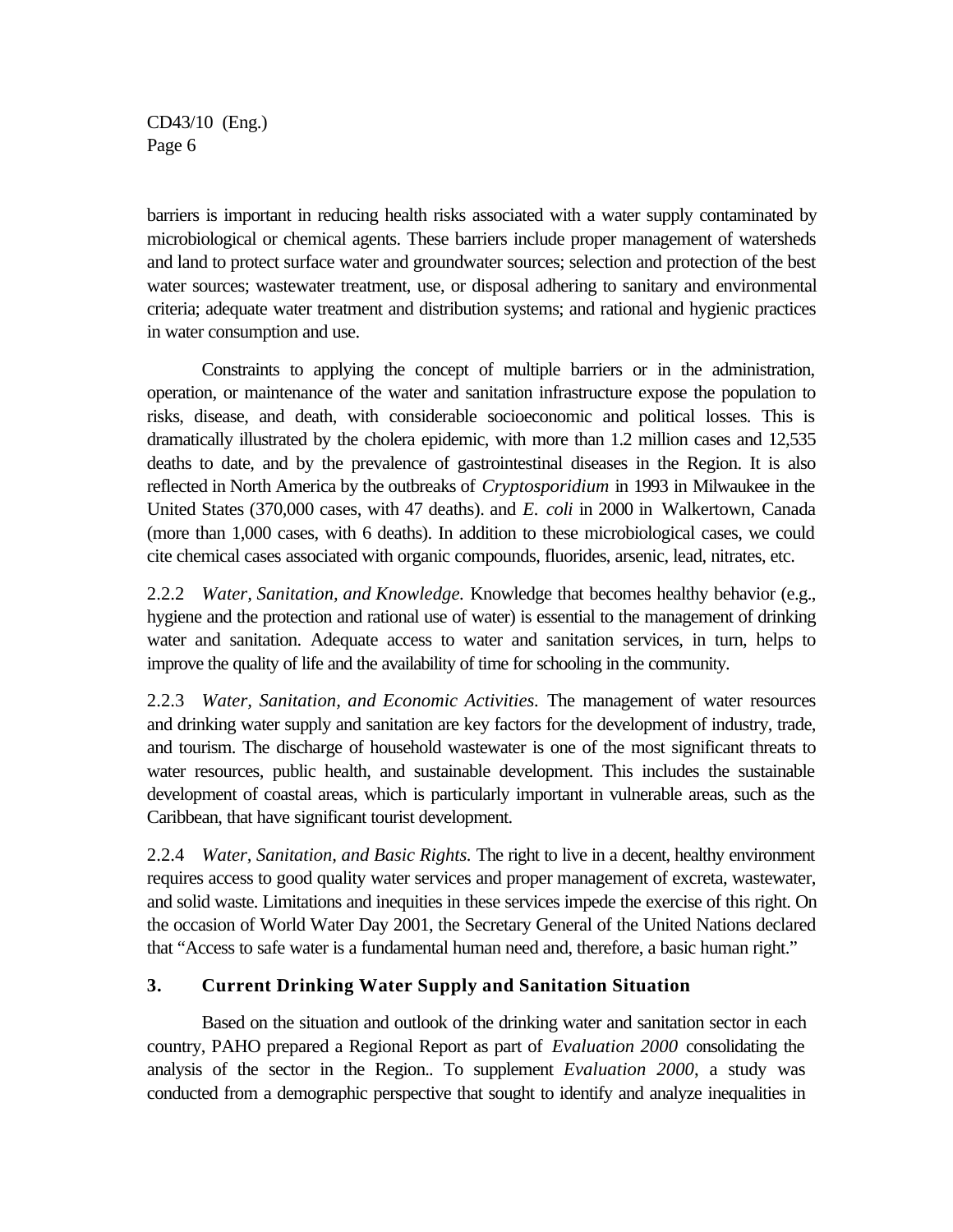the supply and use of water and spending on water, based on data obtained from multipurpose household surveys conducted between 1995 and 1999. The 11 countries included in the study were Bolivia, Brazil, Chile, Colombia, Ecuador, El Salvador, Jamaica, Nicaragua, Panama, Paraguay, and Peru. The databases and indicators of the services' situation, the national and regional analyses produced within the context of *Evaluation 2000,* and the study of inequities are available www.cepis.ops-oms.org/ under: Drinking Water and Sanitation, Sector Information.

#### **3.1** *Current Trends in Drinking Water and Sanitation Services*

One of the trends in the Region is toward the decentralization of drinking water and sanitation services, allowing greater local responsibility for their administration, operation, and maintenance. This trend is part of sectoral reforms to improve the quality of services, cut costs, boost earnings, introduce innovative technologies, increase coverage, and promote active, informed, and responsible participation by civil society and the private sector, consistent with the premises of sustainable human development. These reforms generally differentiate three functions: 1) a steering role, which includes the preparation of development plans and the setting of national policies for the sector; 2) regulation and quality control of services; and 3) delivery of these services. The steering role is the responsibility of the State; regulation and control is the responsibility of an autonomous government agency with participation from society; and service delivery is the responsibility of public, private, or mixed autonomous entities. These reforms involve significant sectoral changes, whose formulation and implementation require training at all levels.

Another important trend is the search for comprehensive water management. This involves managing the different uses of water resources, including water for human consumption, food security, and the protection of ecosystems. Comprehensive management should contribute to better management of municipal and industrial wastewater systems, as well as choices in irrigation and the use of agricultural chemicals and pesticides. This management should help to increase the availability and improve the quality of water, which is becoming critical in areas with scarce resources.

## **3.2** *Progress, Gaps, and Inequities*

*Evaluation 2000* shows growing drinking water and sanitation coverage. Between 1990 and 2000, water supply (with a household connection or easy access) in Latin America and the Caribbean rose from 80% to 85% and sanitation (sewerage or *in situ* alternatives), from 66% to 79%. Tables 1 and 2 summarize the estimated coverage for water and sanitation in 1998.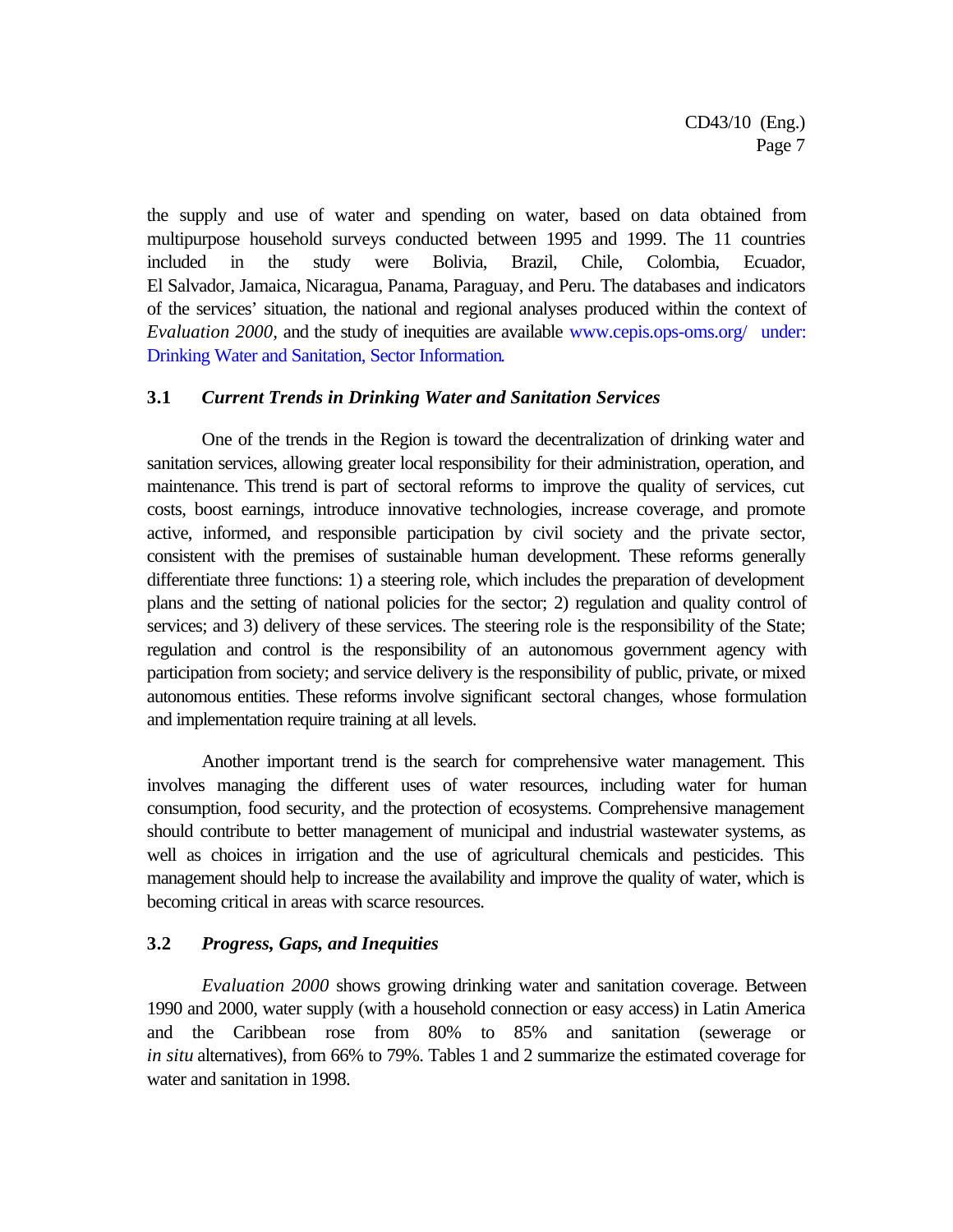|                                 | Millions of Inhabitants |        |         | Percentage $(\%)$ |        |         |  |  |  |
|---------------------------------|-------------------------|--------|---------|-------------------|--------|---------|--|--|--|
|                                 | Household               | Easy   | Without | Household         | Easy   | Without |  |  |  |
| Area                            | connection              | access | service | connection        | access | service |  |  |  |
| Region of the Americas          |                         |        |         |                   |        |         |  |  |  |
| Urban                           | 526.2                   | 22.9   | 25.6    | 91.6              | 4.0    | 4.5     |  |  |  |
| Rural                           | 128.6                   | 34.9   | 51.0    | 60.0              | 16.3   | 23.8    |  |  |  |
| Total                           | 654.8                   | 57.8   | 76.6    | 83.0              | 7.3    | 9.7     |  |  |  |
| Latin America and the Caribbean |                         |        |         |                   |        |         |  |  |  |
| Urban                           | 316.6                   | 22.9   | 25.6    | 86.7              | 6.3    | 7.0     |  |  |  |
| Rural                           | 49.5                    | 31.0   | 50.9    | 37.7              | 23.6   | 38.8    |  |  |  |
| Total                           | 366.1                   | 53.9   | 76.5    | 73.7              | 10.9   | 15.4    |  |  |  |

# **Table 1. Water Supply Coverage in the Region of the Americas and Latin America and the Caribbean**

# **Table 2. Sanitation Coverage in the Region of the Americas and Latin America and the Caribbean**

|                                 | Millions of Inhabitants |         |                    | Percentage $(\%)$       |         |                    |  |  |  |
|---------------------------------|-------------------------|---------|--------------------|-------------------------|---------|--------------------|--|--|--|
| Area                            | Household<br>connection | In situ | Without<br>service | Household<br>connection | In situ | Without<br>service |  |  |  |
| Region of the Americas          |                         |         |                    |                         |         |                    |  |  |  |
| Urban                           | 428.6                   | 109.0   | 37.1               | 74.6                    | 19.0    | 6.5                |  |  |  |
| Rural                           | 37.6                    | 110.7   | 66.2               | 17.5                    | 51.6    | 30.9               |  |  |  |
| Total                           | 466.2                   | 219.7   | 103.3              | 59.1                    | 27.8    | 13.1               |  |  |  |
| Latin America and the Caribbean |                         |         |                    |                         |         |                    |  |  |  |
| Urban                           | 229.6                   | 98.4    | 37.1               | 62.9                    | 27.0    | 10.2               |  |  |  |
| Rural                           | 11.7                    | 53.5    | 66.2               | 8.9                     | 40.7    | 50.4               |  |  |  |
| Total                           | 241.3                   | 151.9   | 103.3              | 48.6                    | 30.6    | 20.8               |  |  |  |

Despite the progress made in water and sanitation coverage, conditions persist in Latin America and the Caribbean that pose health risks for a significant percentage of the population. Indeed, 76.5 million people (15.4%) do not have water supply services and another 53.9 million (10%) have systems without household connections, which imply the need to collect the water, work that is usually done by women and children, and hazards to public health. Furthermore, 103.2 million inhabitants (20.8%) do not have access to sanitation and only 13.7% of the wastewater collected by sewerage systems covering 48.6% of the population receives treatment before it is discharged into watercourses. In addition, there are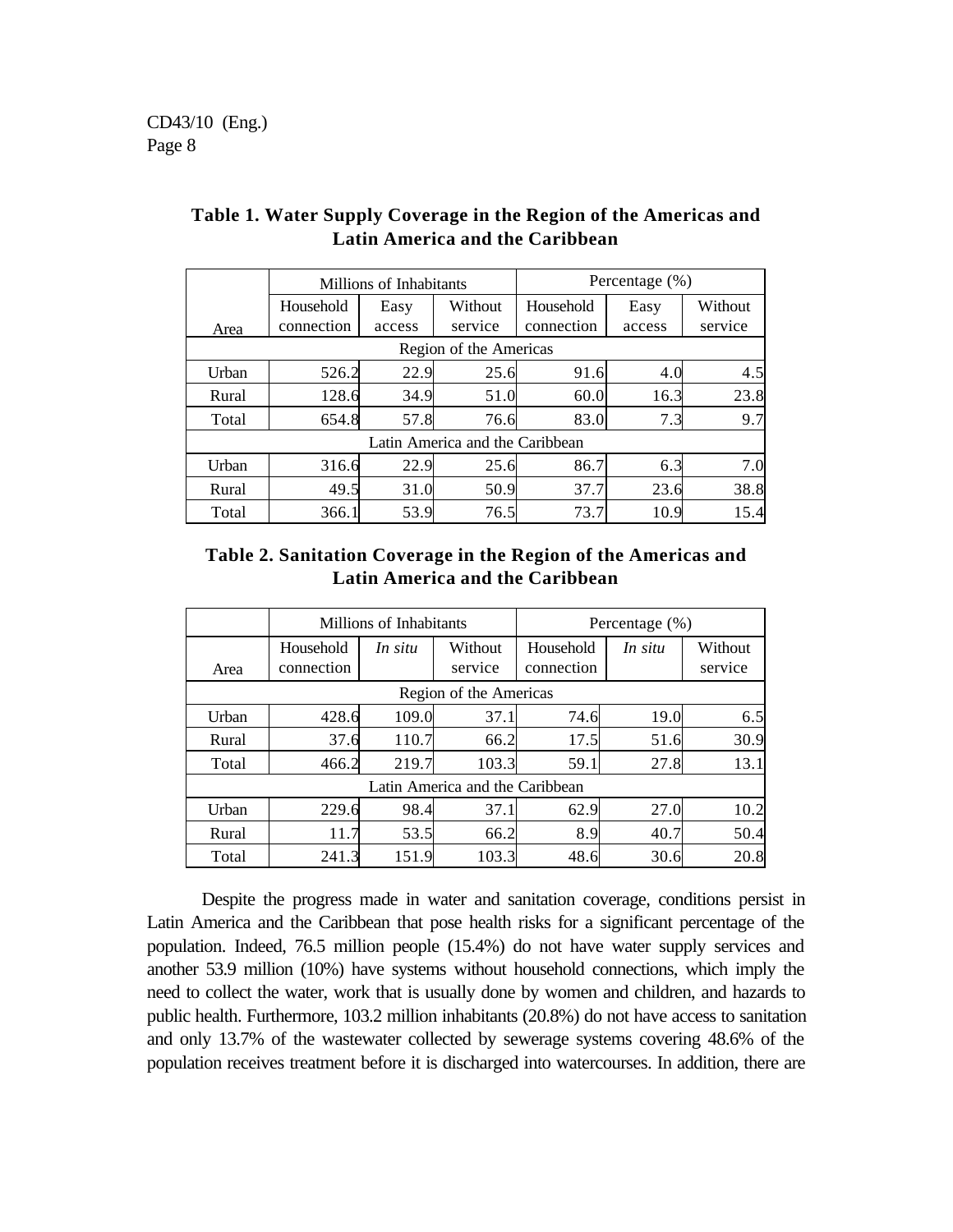major inequities in access. For example, the percentage of the population without water and sanitation services is five times higher in rural areas than in urban areas.

The study on inequities showed that the poorest families spend proportionately more on this service because of the cost of water and low family income. This situation is heightened in urban areas, where the percentage spent on water among the poorest families is 1.5 to 3.8 times higher than among the richest families. Furthermore, the inequity study showed that:

- Water coverage is greater for higher income families than for lower income families. The ratio is equal to or greater than 4 in four countries and is about 16 in one country.
- For similar spending (or income) levels, urban populations have better access to water than rural populations. In the case of Peru (Figure 1), even the poorest urban families have greater levels of household connection than rural families with the highest spending per capita.

### **Figure 1. Access to Household Connection by Deciles of Per Capita Spending in Peru, 1997**



It seems reasonable that families with lower incomes and at a greater disadvantage in terms of the delivery of these services tend to utilize little water, are less able to maintain good hygiene, and suffer from more diseases linked with water and sanitation.

Despite the growth of large cities, a significant segment of the population in the Region lives in small rural or municipal areas, where there is also evidence of inequity. For example, a Colombian Ministry of Health Study indicates that 70% of that country's population has access to good quality water. However, this level of service covers only 17.5% of the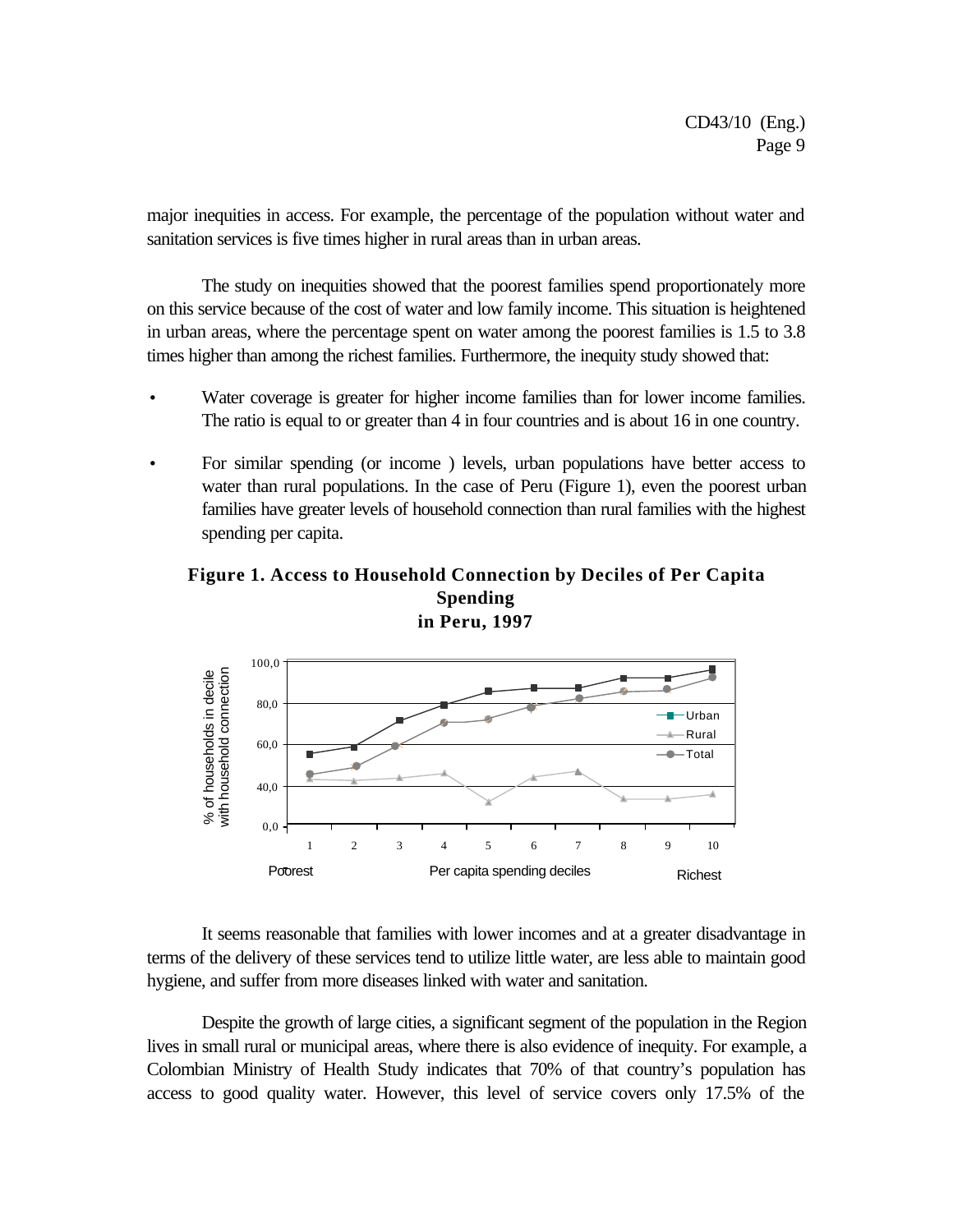population in localities with 2,500 to 10,000 inhabitants and only 9.6% of the population in localities with less than 2,500 inhabitants.

Gaps in drinking water and sanitation coverage are also marked by other indicators of service quality in addition to the coverage indicator. In *Evaluation 2000,* 33 countries reported on the continuity of their urban water supply systems. Sixteen of these countries reported intermittent service. The lack of continuity constitutes a public health risk and inefficient utilization of the available infrastructure, with a negative impact on the image of the service and its economic viability.

Poor management of water resources, including untreated wastewater discharges, and limitations in the infrastructure for the treatment of drinking water contribute to deterioration of the quality of water distributed to users. In particular, the evaluation showed the persistence of limitations in the infrastructure for the disinfection of water for human consumption in some countries of the Region, where six of the countries with data show coverage ranging from 20% to 60%. There is a long road to travel in this area to improve coverage and efficiency and to guarantee their impact. Even developed countries are adapting their regulations and practices to improve application of the concept of multiple barriers and the heighten the impact of their treatment infrastructures to reduce the risks from microorganisms resistant to conventional disinfection processes.

The population covered by adequate systems for surveillance and control of water quality in particular, and drinking water and sanitation services in general, is very limited in urban areas and insignificant in rural areas. Fifty-two percent of the urban population in the Region of the Americas has effective water quality surveillance systems. This percentage falls to 24% in Latin America and the Caribbean, demonstrating the precarious situation of the population in these countries in terms of ensuring the quality of drinking water services.

## **3.3** *Challenges and Prospects in the Current Drinking Water and Sanitation Situation*

The great challenge in the Region is to achieve and maintain access to efficient, quality drinking water and sanitation services for the entire population. This poses a political, financial, and institutional challenge to the countries.

Increased water and sanitation coverage should be consistent with the uses of water in other sectors and areas of development. In this context, it is a strategic requirement that work be coordinated with environmental and development agencies.

The drinking water and sanitation infrastructure should be conceived, administered, operated, and maintained efficiently and costs should be consistent with service levels and the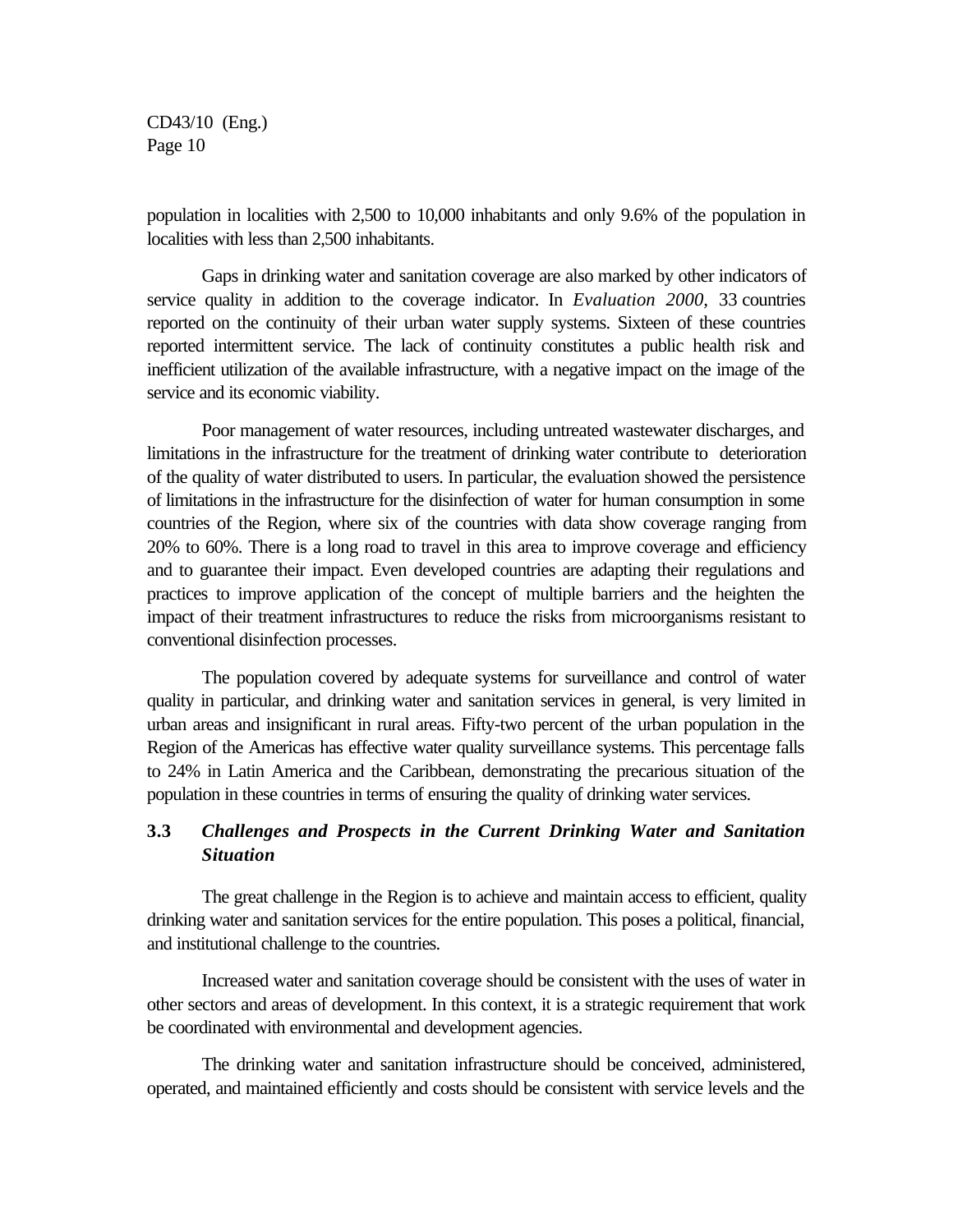users' ability to pay. Furthermore, when necessary, subsidy policies should be transparent, direct, and promote efficient use and the search for the economic sustainability of systems.

The adoption of methodologies leading to the development and appropriate use of innovative technologies continues to be a relevant challenge in efforts to secure more efficient and sustainable services.

In the context of the reforms in the drinking water and sanitation sector and in its efforts to improve the quality and efficiency of services, the role of the State must be strengthened in terms of its steering capacity, regulatory functions, and monitoring of service quality.

Timely and relevant information on the institutional and regulatory framework, methodologies and technology options, the quality of services, and costs is important for improving decision-making at all levels and for characterizing demand and securing responsible participation from the community and local institutions.

Human resources education at the management, professional, technical, and operational levels is also a challenge that must be taken up to improve the ability to meet the challenges indicated above.

#### **4. Functions of Institutions Involved in Water and Sanitation**

Organization and operations in the sector have not achieved adequate access to water and sanitation services for nearly one-quarter of the Region's peoples, placing limitations on their right to live in a healthy environment, their individual capacities, and their participation in development.

Health protection goes beyond safeguarding the quality of water for human consumption. Distributing good quality water in sufficient quantities, on a continuous basis and at accessible prices, requires services that are well organized, regulated and managed and have skilled human resources. Water quality standards and surveillance laboratories cannot make a significant contribution to improving service quality if service providers do not ensure good service and if coverage limitations and inequities persist.

To overcome these constraints, actions are needed to strengthen the sector so that it is able to exercise its functions better in the context of current trends in the Region. These functions include its steering role, regulation, and control of services and service delivery, as well as technical cooperation, information systems, and responsible participation on the part of society and local organizations.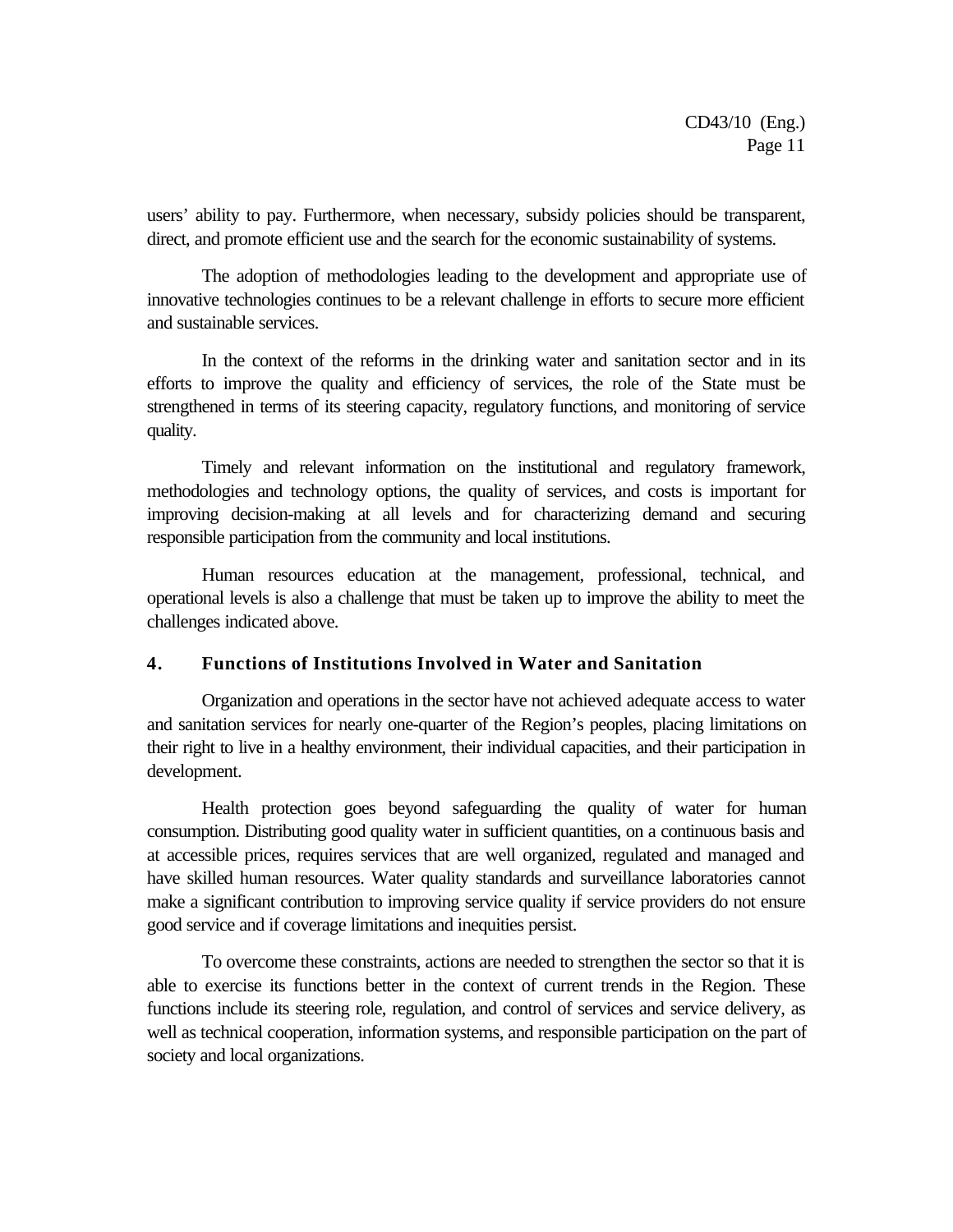#### **4.1** *Role of the Ministries of Health*

Given how important these services are to health, health authorities play an important role in promoting, regulating, and monitoring their quality. As emphasized in the World Health Organization's report to a special session of the United Nations General Assembly in June 1997, the 21st century requires a new health system designed to foster partnerships—a system based on the health of the population and that anticipates events rather than reacting to them.

Drinking water and sanitation are central to the management of environmental health. In delimiting the responsibilities of the health authority and the specific roles of regulatory and service provider agencies, Ministries of Health should monitor and champion environmental health. The participation of Ministries of Health in this management includes objectives associated with public health, universal access to quality services, the reduction of inequities, and the search for sustainable human development. For example, Brazil's Ministry of Health considers water and sanitation among the principal external factors that determine health. In that country, US\$ 1.3 billion will be invested in basic sanitation over the next two years in municipios with fewer than 30,000 inhabitants (urban and rural), which are selected on the basis of health criteria and the Human Development Index.

In this context, Ministries of Health should exercise essential functions that include:

4.1.1 *Surveillance.* Includes monitoring and auditing of the quality of water for human consumption and of drinking water and sanitation services in general. Proper management of this information is essential for influencing decisions aimed at reducing risk factors, working as a team or influencing other health actors, other sectors, the communications media, and community organizations. These are local and national activities.

4.1.2 *Regulation.* Includes setting standards for quality, participation by the governing bodies of regulatory agencies, and promoting and ensuring adherence to the principles of public health and equity in access to and the use of drinking water and sanitation services.

4.1.3 *Coordination.* Includes interactive activities in terms of information, mass communication, internal relations, and relations with other sectors, aimed at overcoming limitations on quality or inequity in the provision of drinking water and sanitation services and in the search for healthy environments and sustainable human development.

4.1.4 *Development of Human Resources.* Includes activities aimed at safeguarding the education, quality, and working conditions of human resources and their contribution to the performance of institutional functions, in harmony with sectoral trends.

4.1.5 *Education and Hygiene.* Includes activities to promote and monitor education and hygiene, helping to qualify the demand and increase the impact of drinking water and sanitation services, improving their use and assessment.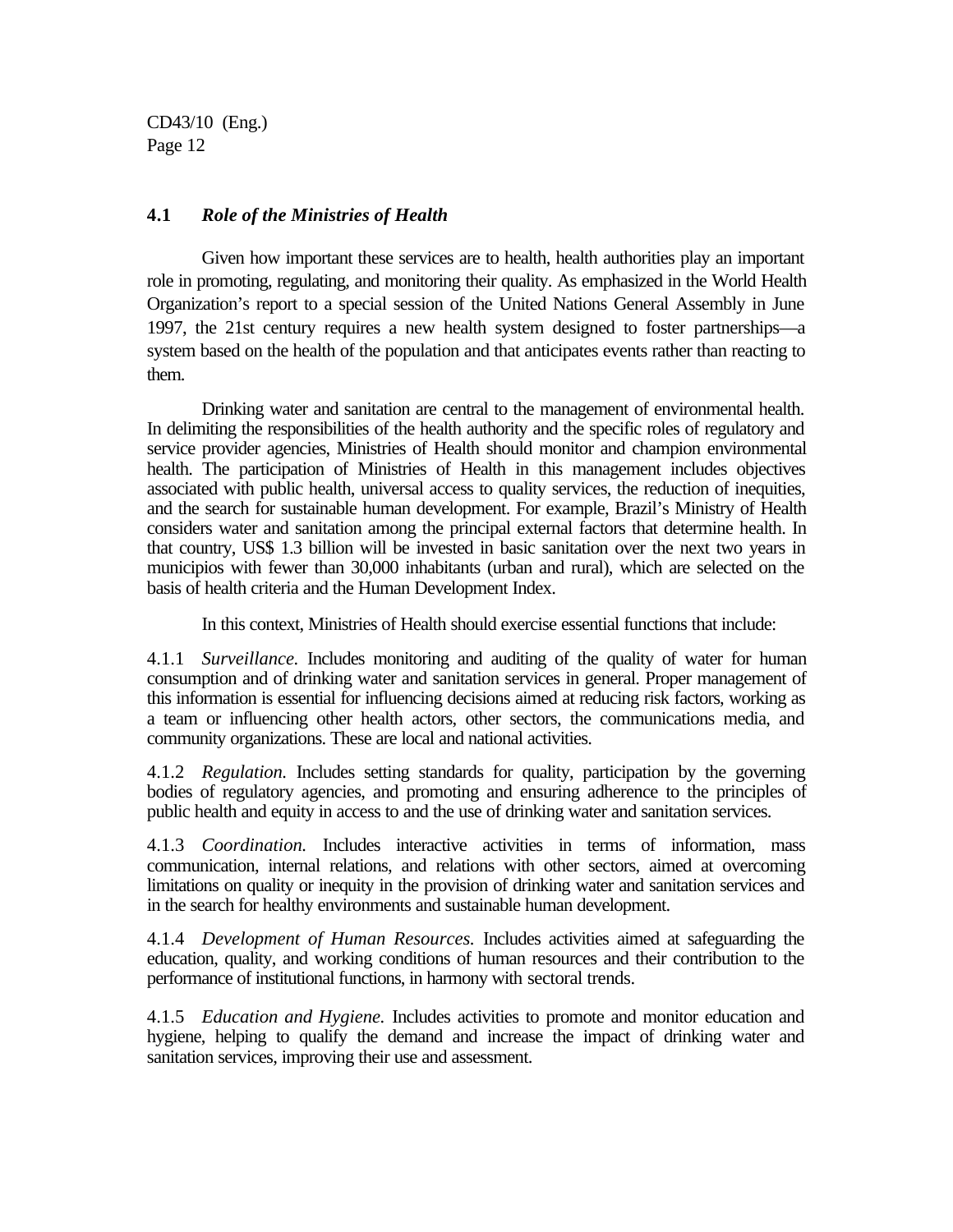4.1.6 *Prevention and Preparation for Emergencies and Disasters.* Includes capacity for analyzing the vulnerability of drinking water and sanitation systems and preparing contingency and emergency response plans.

Strengthening the capacities and competencies of the Ministries of Health, particularly in environmental health units at the different levels (national, regional, and local) is fundamental. Carrying out these functions will facilitate the organization of activities designed to overcome limitations and inequities in drinking water and sanitation, upgrade capacities, and guarantee the rights of the Region's inhabitants in the search for sustainable human development. The foregoing is integral to the management of the Ministries of Health through their involvement in epidemiological surveillance, participation and promotion, and development of public policies.

## **5. Technical Cooperation of the Pan American Health Organization**

Current technical cooperation in drinking water and sanitation is guided by the principles of health and environment in sustainable human development. It includes concepts derived from Agenda 21 and embodied in the 1995 Pan American Charter.

PAHO's cooperation activities involve different areas relating to water and sanitation such as advocacy, sectoral planning and evaluation, legislation and regulation, and research and technology development. The scope of these activities varies; it may be regional, subregional, involve groups of countries or a single country and may affect urban and rural areas. Activities include relevant drinking water and sanitation topics such as conservation and protection of water resources, water and sanitation systems, water management and sanitation in housing.

PAHO's technical cooperation in drinking water and sanitation is carried out through different institutions, and there are special relationships with the environmental health offices in the Ministries of Health. Technical cooperation includes collaboration in planning and institutional development (e.g., institutional development programs for Brazilian state sanitation companies and for institutions providing drinking water and sanitation in Central America); standards and regulation (e.g., water quality standards); expert advisory services in environmental risk management (e.g., evaluation of the health impact of exposure to copper in water in Chile); information and intelligence (e.g., 17 analyses of the drinking water and sanitation sector in countries of the Region); forums for information exchange (e.g., annual meetings of environmental health directors). PAHO's technical cooperation is generally designed to strengthen capacities associated with essential functions and with other institutions involved in managing a country's environmental health, as well as Pan American exchange.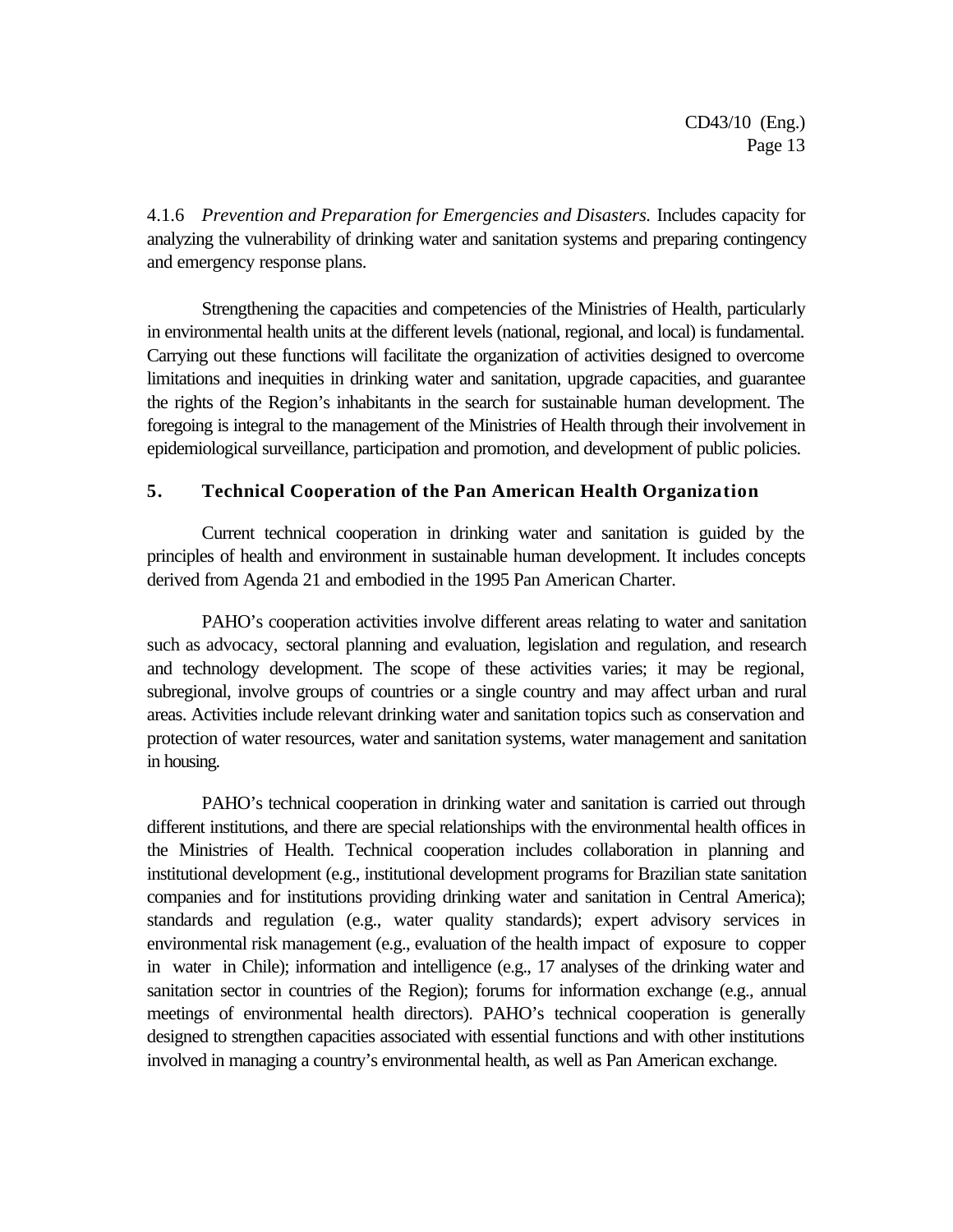In implementing this technical cooperation, PAHO has different resources. Cooperation in health, water, and sanitation in sustainable human development involves many divisions within PAHO. For the sake of simplicity and to show the dimensions of the work carried out, the resources of the Division of Health and Environment provide an example. This division has professional staff and a wealth of technological know-how and information, including environmental health advisors and project consultants for 34 countries and territories, 30 specialized staff members at the Pan American Center for Sanitary Engineering and Environmental Sciences (CEPIS) in Lima, and 10 staff members at Headquarters who are responsible for managing the Division of Health and Environment.

To meet its objectives, the Division of Health and Environment has a regular operating budget and extrabudgetary resources for projects and programs. Technical cooperation benefits from teamwork with institutions and experts in the various countries. The collaboration based on the Shared Agenda signed by PAHO, the IDB, and the World Bank can be particularly important.

Finally, it seems important to recognize that to the extent that the new sectoral trends in the Region take effect, the strategies and products of PAHO technical cooperation may need to be revised in order to better respond to the needs of the countries, even incorporating new institutional, business, or community actors, whose responsible participation and decisions will be key to improving the coverage, equity, quality, and sustainability of water and sanitation services. In this context the importance given to the relationship between the health and environment sectors at the Meeting of Ministers of the Environment of the Americas, held in March 2001 in Montreal, Canada, is considered relevant.

#### **6. Final Considerations**

Based on the document and on the ideas and discussions that arose during its preparation, consideration has been given to four specific areas linked with sustainable human development. These areas include roles and responsibilities, essential functions, association, and information.

Distinguishing the roles and responsibilities of the health authority and the role of the steering entities and service providers, the ministries of health should monitor and advocate action to promote environmental health. This document suggests that the ministries of health should have roles and responsibilities linked to public health objectives in the management of water and sanitation. Based on the observations presented, it is considered important for the ministries of health to assume responsibility for and carry out activities that will help to meet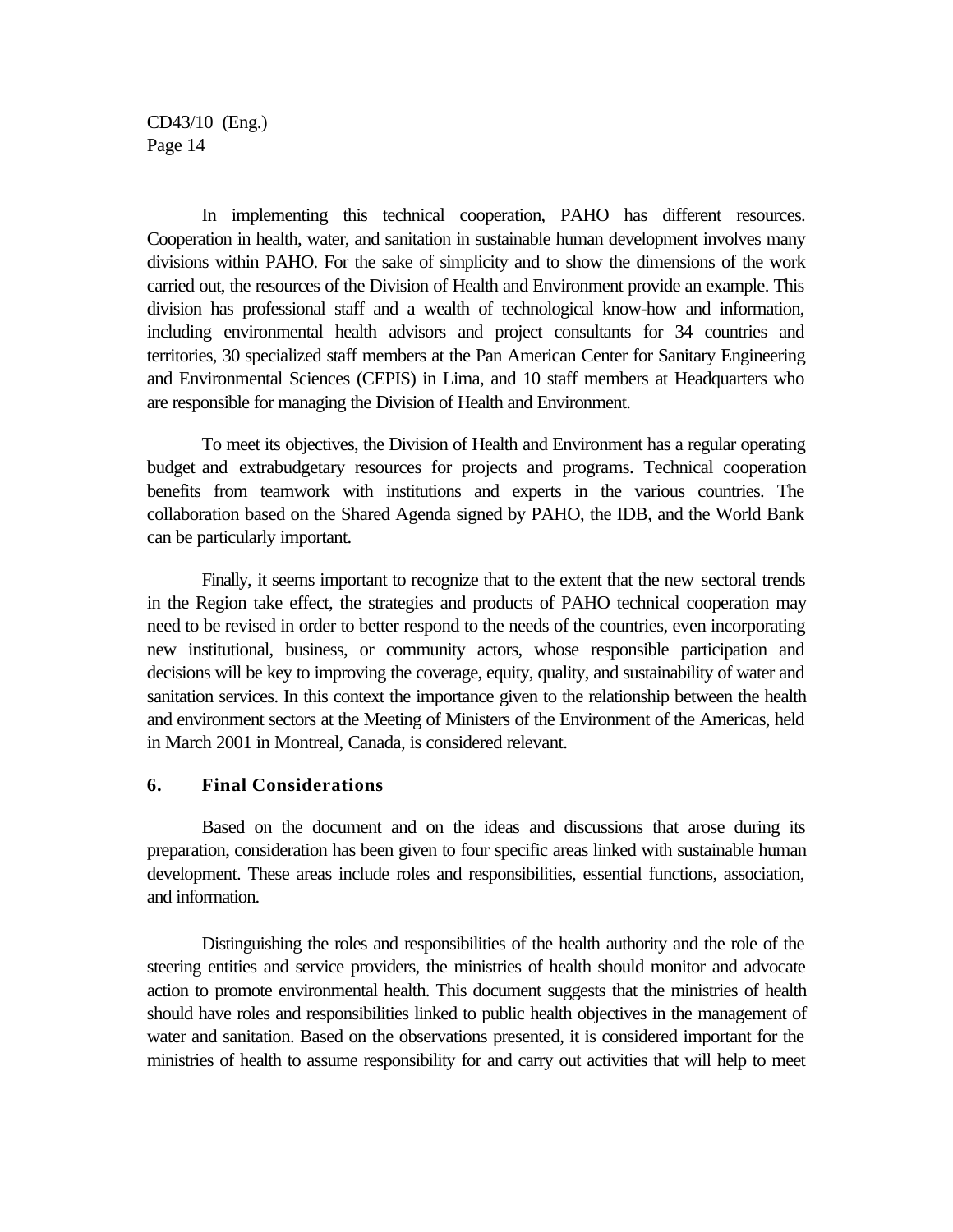public health objectives and achieve universal access, quality services, and the reduction of inequities.

It is proposed that the ministries of health assume essential functions that include intelligence-gathering (policies, standards, and surveillance), regulation, association and negotiation, and training and direct interventions. Based on the analysis, it is felt that these functions should be exercised in coordination with the regulatory systems adopted by the countries, with the structure of their governments, and with the way in which these responsibilities are assumed within this structure. Proper exercise of these functions requires that competencies in the ministries of health be strengthened, particularly those of their environmental health teams. These functions, of course, have specific characteristics suited to the various levels of administration: local, regional, national.

It is suggested that the ministries of health are one of many actors in the management of water and sanitation in sustainable human development. It notes the importance of establishing relationships with the steering and regulatory agencies that oversee the delivery of drinking water and sanitation services, with the ministries of the environment and education, and with the productive sectors (agriculture, industry, energy, mining), and civil society. These relationships are expressed at the national and local level. Based on the analysis, relationships and collaboration with other sectors in efforts to improve the quality of drinking water and sanitation services are considered essential. This also has implications for the technical cooperation of PAHO, which should strengthen relationships with national partners in addition to the ministries of health, and with international partners, in order to enhance the possibilities of contributing to an improvement in drinking water and sanitation in the Region. PAHO should emphasize the strengthening of national capacities and mobilize technical cooperation both inside and outside the countries.

The Plan of Action issued by the April 2001 Summit of the Americas contains a proposal that the ministers of health and the environment meet to discuss areas of mutual interest and is evidence of the need to involve other sectors in the search for innovative solutions to the problems in health. This linkage should help to improve conditions for drinking water and sanitation services, create a knowledge base on the relationship between health and environmental degradation, have priority in the health and environment agenda of the Region, and contribute to and influence Rio+10.

The information summarized in this document presents evidence on the progress made in water and sanitation and on the limitations to which efforts should be targeted. During the preparation and discussion of the document the need for urgent actions geared to reducing constraints and inequities in the delivery of services and the conservation of water resources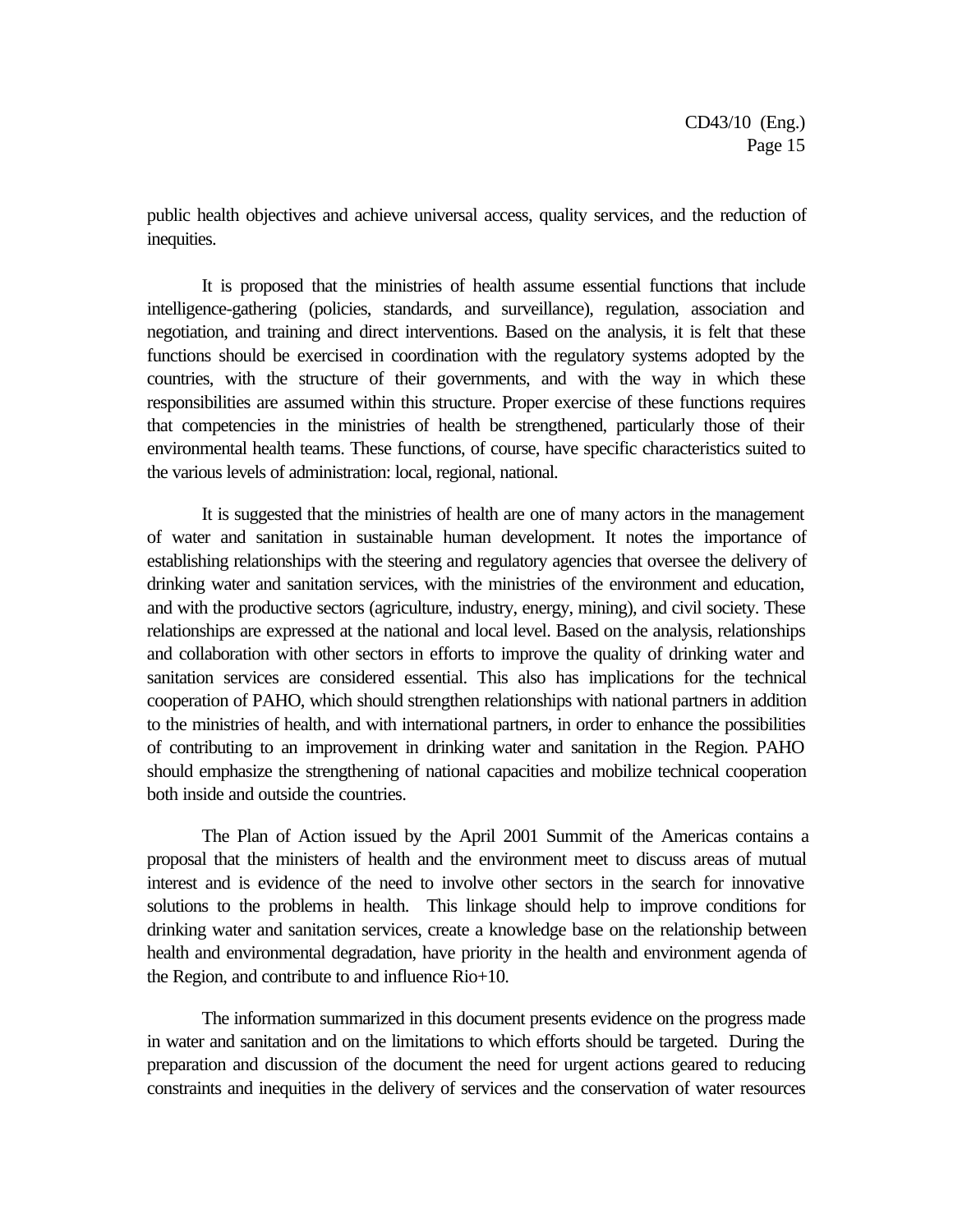was recognized. Also recognized was the importance of developing indicators that would better reflect their impact on health and sustainable human development. These indicators should include information on the quality of drinking water and sanitation service delivery, the use of these services, and behaviors with respect to hygiene. It should be possible to disaggregate this information in a way that will facilitate decision-making and more equitable management of water and sanitation resources and interventions in the countries.

Finally, to summarize, the ideas and discussions that have arisen from this document underscore the importance of drinking water and sanitation in the search for health and sustainable human development. This should be reflected in the action of the ministries of health, the technical cooperation of PAHO, and the joint work with institutions from other sectors in the national and international arena.

#### **7. Action by the Directing Council**

The Directing Council is invited to consider the annexed resolution recommended by the Executive Committee.

Annex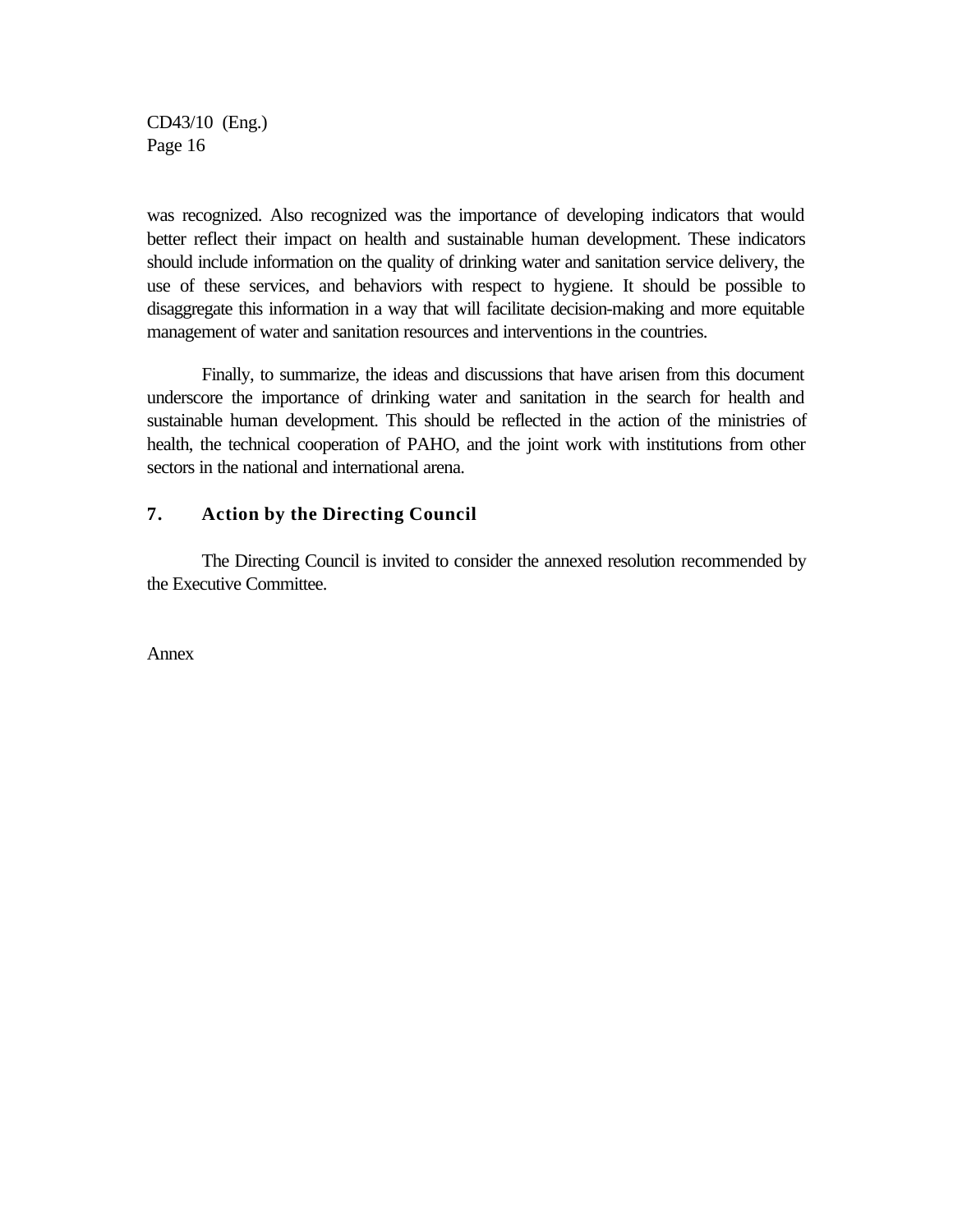

PAN AMERICAN HEALTH ORGANIZATION **FRAUMANT ANNUS** WORLD HEALTH ORGANIZATION



**128th SESSION OF THE EXECUTIVE COMMITTEE**

*Washington, D.C., 25-29 June 2001*

*RESOLUTION*

*CE128.R10*

# **HEALTH, DRINKING WATER, AND SANITATION IN SUSTAINABLE HUMAN DEVELOPMENT**

# *THE 128th SESSION OF THE EXECUTIVE COMMITTEE,*

Having considered document CE128/13, which presents:

- conceptual aspects on sustainable human development and the role of health, drinking water, and sanitation;
- evidence regarding the drinking water and sanitation situation, based on *Evaluation 2000,* conducted throughout the Region, and on the study of inequalities in household spending and use of water supply services in 11 Latin American and Caribbean countries;
- an analysis that holds that the deficiencies encountered in environmental health are inconsistent with the objectives of equitable human development that have been repeatedly adopted by the countries under different initiatives, including Rio 92 and the Pan American Charter con Health and Environment in Sustainable Human Development; and
- considerations on the challenges and prospects of the current drinking water and sanitation situation, the functions of the institutions involved in the delivery of these services, and the key role that the ministries of health can play in closing the existing gaps in access to and use of these services,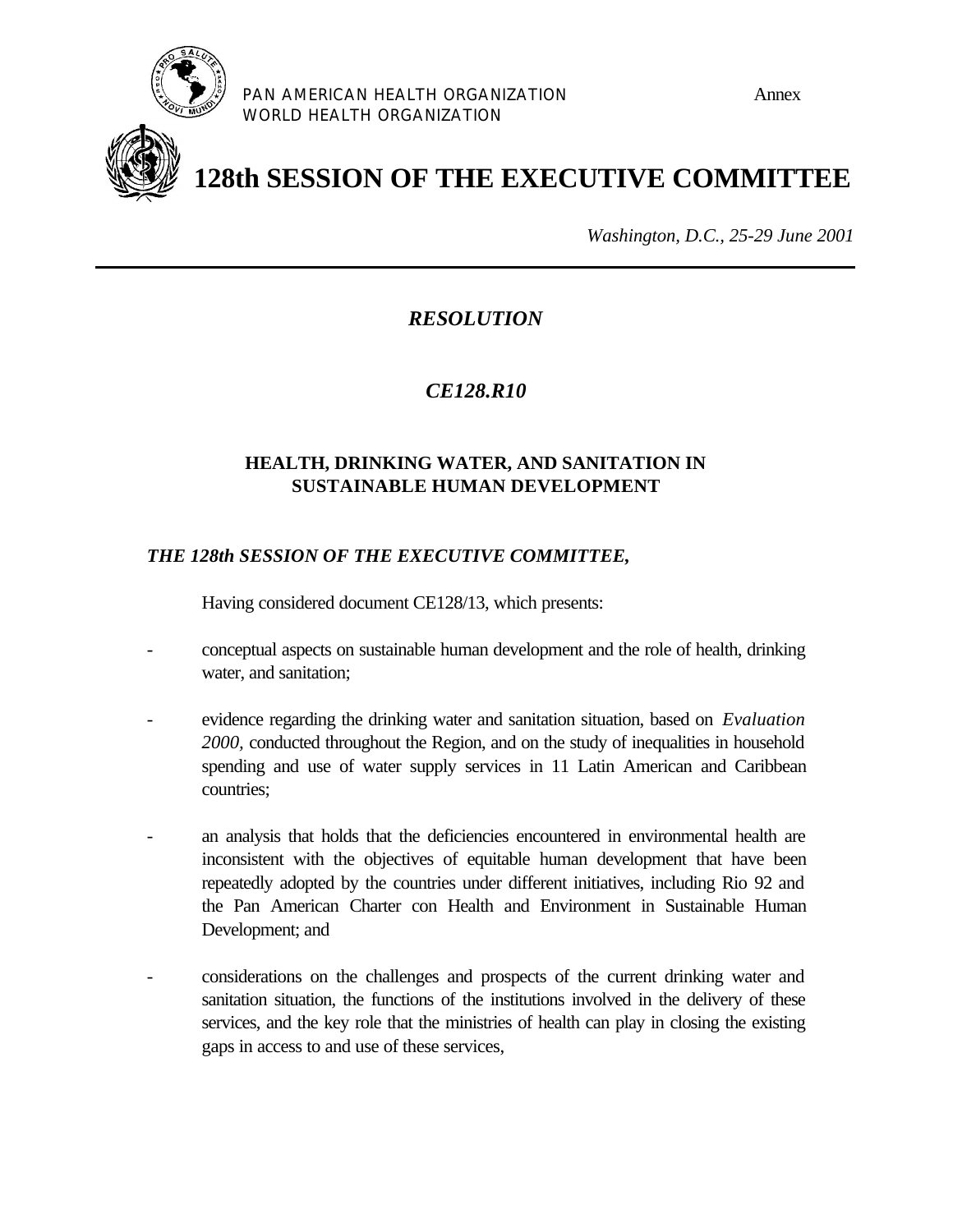CE128.R10 (Eng.) Page 2

#### *RESOLVES:*

To recommend that the Directing Council adopt a resolution along the following lines:

#### *THE 43rd DIRECTING COUNCIL,*

Having considered document CD43/\_\_\_ on health, drinking water, and sanitation in sustainable human development;

Recognizing the need for ministries of health to strengthen their capacities and competencies to take action that will help to overcome limitations and inequities in access to drinking water and sanitation services, within the framework of sectoral reform and the current trends in the delivery of drinking water and sanitation services and integrated management of water resources:

Taking into account that the technical cooperation activities of the Pan American Health Organization in drinking water and sanitation are guided by the principles of health and environment in sustainable human development and that the establishment of partnerships, strategies, and priorities benefits from timely and relevant information on coverage, quality, and equity in the delivery of these services;

Responding to the call made in Montreal in March 2001 by the environment ministers of the Americas and by the Government of Canada, and endorsed within the Plan of Action of the Summit of the Americas held in Quebec City in April 2001, urging PAHO and the United Nations Environmental Program (UNEP) to support the convening of a regional meeting between ministers of health and ministers of the environment;

Recognizing the importance of developing a knowledge base on the linkages between human health and environmental degradation, establishing priorities for moving the health and environment agenda of the Americas forward, developing an appropriate follow-up mechanism for ministers to keep track of progress and contributing to and influencing the World Summit on Sustainable Development programmed for 2002 (Rio+10); and

Considering the recommendation of the 128th Session of the Executive Committee,

#### *RESOLVES:*

1. To urge the Member States to: